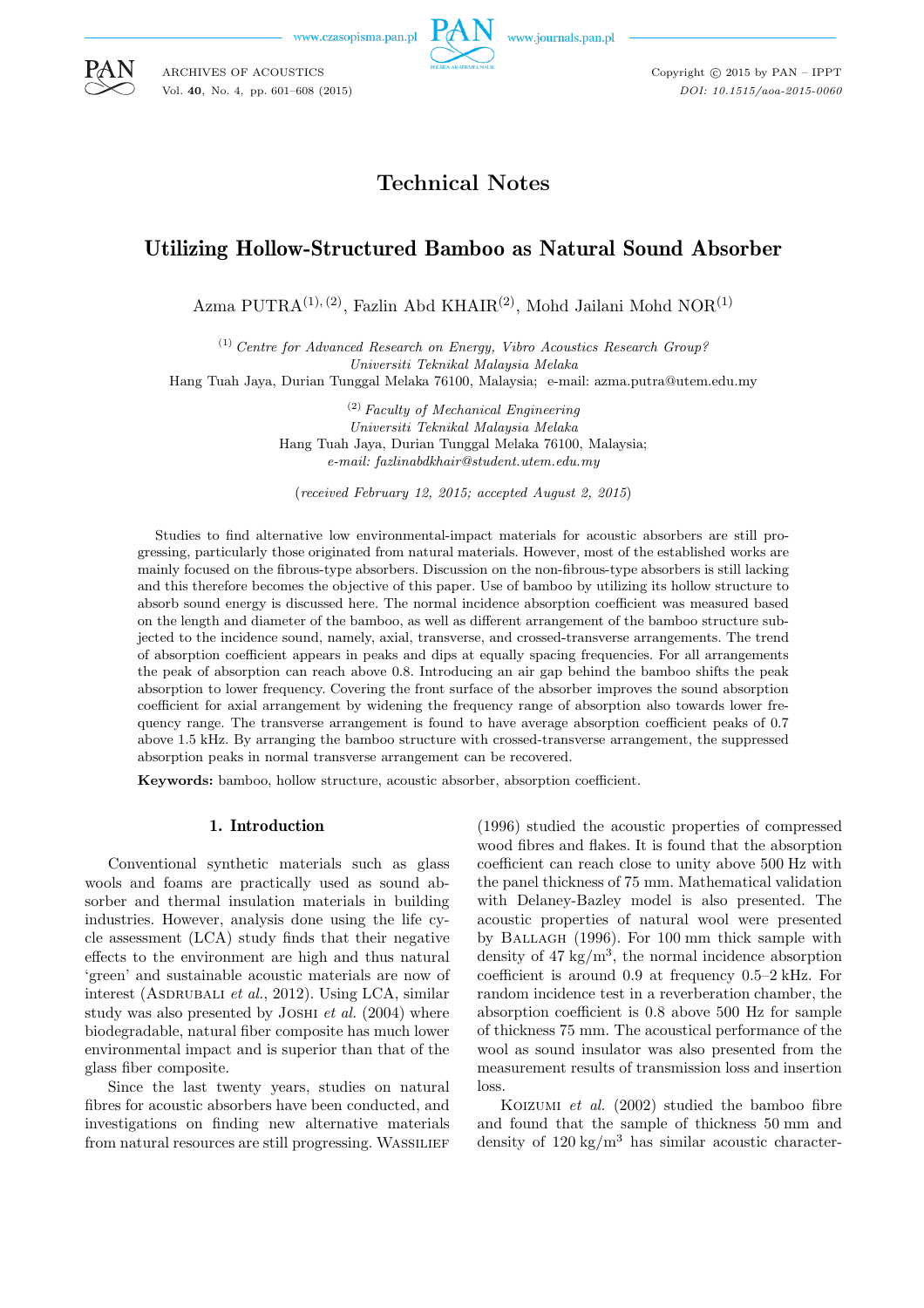|     | www.czasopisma.pan.pl $PAN$ www.journals.pan.pl |                                                 |  |
|-----|-------------------------------------------------|-------------------------------------------------|--|
| 602 |                                                 | Archives of Acoustics Volume 40, Number 4, 2015 |  |

istic as the glass wool of density  $32 \text{ kg/m}^3$ . The absorption coefficient ranges from 0.9 to unity at frequency above 1 kHz. AzEVEDO and NABUCO (2005) studied the sound absorption of sisal fibres. Results show that for sample thickness of 50 mm and density of  $40 \text{ kg/m}^3$ , sisal fibres have absorption coefficient greater than 0.8 at frequency above 800 Hz and are comparable with fibreglass of the same thickness and density. Fatima and Mohanty (2011) found that jute fibres with  $1\%$  alkali solutions treatment has absorption coefficient of 0.71 at frequency above 500 Hz.

YANG *et al.* (2003) measured the absorption coefficient of rice straw wood particles composite and found that a sample with the specific gravity of 0.4 shows the highest absorption coefficient above 0.6 at the frequency above 2 kHz. A similar study is presented by STUMPF GONZALEZ *et al.* (2013) where combination of 50% of waste rice husk with mortars shows a better sound absorption than that of waste from plywood formworks and thermoplastic shoe counters with the absorption coefficient of 0.55 at frequency 2 kHz.

Study on the acoustic characteristics of coir fibres was first conducted by FOULADI *et al.* (2010) by backing the fibrous panel with a perforated plate. The technique is found to reduce the air gap behind the sample required to produce the similar acoustical performance (with a larger air gap). A similar study was continued by Zulkifli *et al.* (2010) by backing the coir fibres with woven cloth cotton. The absorption coefficient of a 20 mm thick sample increases considerably at 1.5– 4 kHz.

Ismail *et al.* (2010) showed that *Arenga pinnata* from palm sugar tree has good acoustic properties at the frequency between 2–5 kHz with the absorption coefficient above 0.7 for the thickness of 40 mm. This palm sugar fibre can be categorized as a hard fibre, which has a similar physical characteristics to the coir fibre. That explains why it is difficult to obtain a good absorption coefficient below 2 kHz, unless the thickness of the panel is increased.

Bastos *et al.* (2012) fabricated sound absorber panels from various natural fibres including those from acai, palm, sisal, and coconut. The samples were tested in a scaled reverberant chamber, and results show a good performance of the sound absorption for all fibres. The acai fibre shows the highest absorption coefficient close to unity at the frequency range of 1.25– 1.5 kHz.

ASDRUBALI *et al.* (2014) measured the acoustic properties of various tropical plants namely fern, baby tears, begonia, maidenhair fern, and ivy. Random incidence test in a reverberation room reveals that high density of fern and baby tears are good in absorbing sound with the absorption coefficient of unity at the frequency range of 0.8–1.6 kHz.

Several works have also been discussed on the utilization of wasted fibres or by-product fibres. Eriningsih (2009) finds that ramie wasted fibres can have sound the absorption coefficient of roughly 0.7 above  $0.5-3$  kHz.

Sound absorption from the by-product tea leaf fibres was studied by Ersoy and Kucuk (2009). It is found that 20 mm of thick layers of rigidly backed tea leaf fibres and non-woven fibre materials exhibit almost equivalent sound absorption in the frequency range between 500 Hz and 3.2 kHz.

The potential of paddy wasted fibres as acoustic material was studied by Putra *et al.* (2013a). The effect of density of the paddy fibres on sound absorption properties was investigated. It is discovered that as the fibre weight is increased to 5 grams with a 20 mm thickness (density is increased), the sound absorption coefficient is more than 0.5 above 500 Hz and almost constant at 0.8 in average above 2 kHz. By increasing the density further, considerable reduction of sound absorption is observed as this reduces the flow resistivity. A use of fabric as the facing for the sample is also found to significantly improve the sound absorption. In another study for wasted fibres from the sugarcane bagasse, Putra *et al.* (2013b) shows that a 13 mm thick sugarcane fibre sample can have absorption coefficient of around 0.65 above 1.2 kHz. This is also shown to be comparable with the performance of the glass wool of the same thickness.

The study of natural materials utilizing their nonfibrous structure to absorb sound is still limited according to the authors' knowledge, especially on the unmodified natural material with a hollow structure. The most recent work is presented by OLDHAM *et al.* (2011) which utilizes the hollow structure of reed to trap the sound energy. Multiple reed stems were arranged so that the cross section of the hollow faced the incident sound. With the 14 cm length of a stem, the absorption coefficient measured in a reverberation chamber is almost unity above 250 Hz up to 4 kHz.

Similar to OLDHAM *et al.* (2011), this paper presents utilization of the hollow structure of a bamboo as a mechanism for sound absorption. The impedance tube testing was used to measure the normal incidence sound absorption. Samples of bamboo were tested for different lengths of bamboo stem and different hollow diameters.

## 2. Measurement of normal incidence absorption coefficient

## *2.1. Materials preparation*

Bamboos are well-know plants in Asia and have become the economic and cultural parts of the region. Not only as sources of food, bamboos are also used as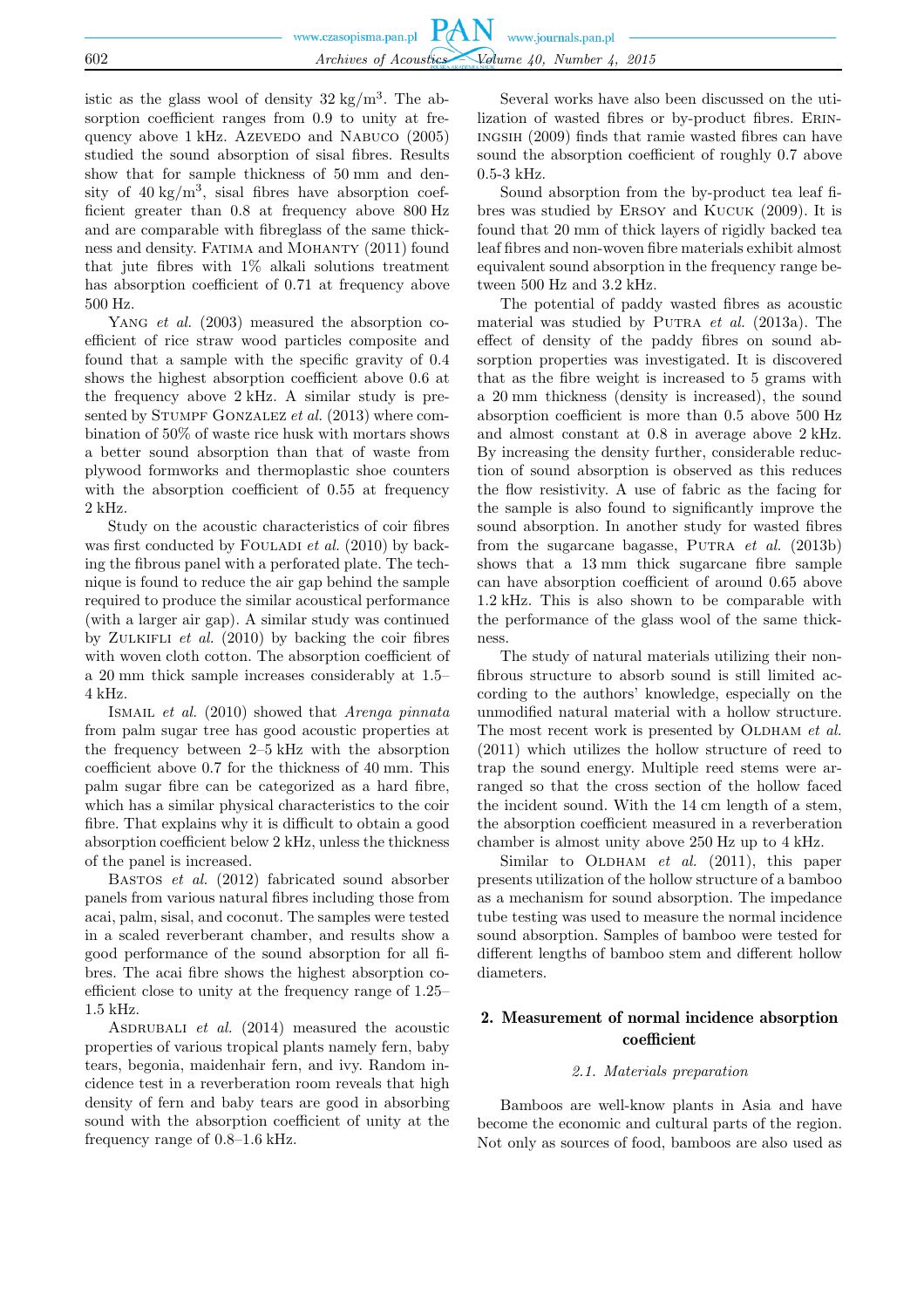building materials due to their great compressive and tensile strength. Bamboos are also often used as musical instruments and furniture. Samples used in this study are those from the species of *Bambusa Multiplex* which has a relatively small diameter of the stem.

Measurement of the sound absorption coefficient was conducted to investigate the effect of the length of the stem and diameter, and different arrangement of the bamboo structures with respect to the incident sound. The bamboos were cut into length of 2 to 6 cm as in Fig. 1. The bamboo is classified into the small diameter range between 0.2 and 0.4 cm, and to the large diameter range between 0.5 and 0.7 cm, as shown in Fig. 2.



Fig. 1. Samples of bamboo with different lengths of stem.



Fig. 2. Small and large diameter samples of bamboos.

The bamboos were tested in three different arrangements, namely axial, transverse, and cross transverse arrangements shown in Fig. 3. For the axial arrangement in Fig. 3a, the bamboos were placed in the impedance tube such that the hollow cross sections were parallel to the incident sound. The length of the stem thus determines the thickness of the samples.

For the transverse arrangement, the surfaces of the stem were faced towards the incident sound. As seen in Fig. 3b, the stems were cut to fit the diameter of the tube. The bamboos were then arranged layer by layer with the total thickness of also 2 to 6 cm in order to have a fair comparison with the axial arrangement. For the cross transverse arrangement, subsequent layer of the bamboo has a different direction, as shown in Fig. 3c.

a) b)



Fig. 3. Arrangement of bamboo in impedance tube: a) axial arrangement, b) transverse arrangement, and c) cross transverse arrangement.

## *2.2. Experimental setup*

The experimental setup using the impedance tube is shown in Fig. 4. It is conducted according to ISO 10534-2 (2001). The diameter of the impedance tube is 33 mm, which can measure the sound absorption coefficient at the frequency of 500 Hz to 4 kHz.



Fig. 4. Diagram of the experimental setup using the impedance tube.

The sample was located at the end of the tube, while a speaker that generated white noise was at the other end of the tube. Two pre-polarized free field microphones with pre-amplifier were located in front of the sample to record the incident and reflected wave signals. The signals were recorded by a digital signal analyzer and the signal post processing in the computer was then performed using the Matlab software.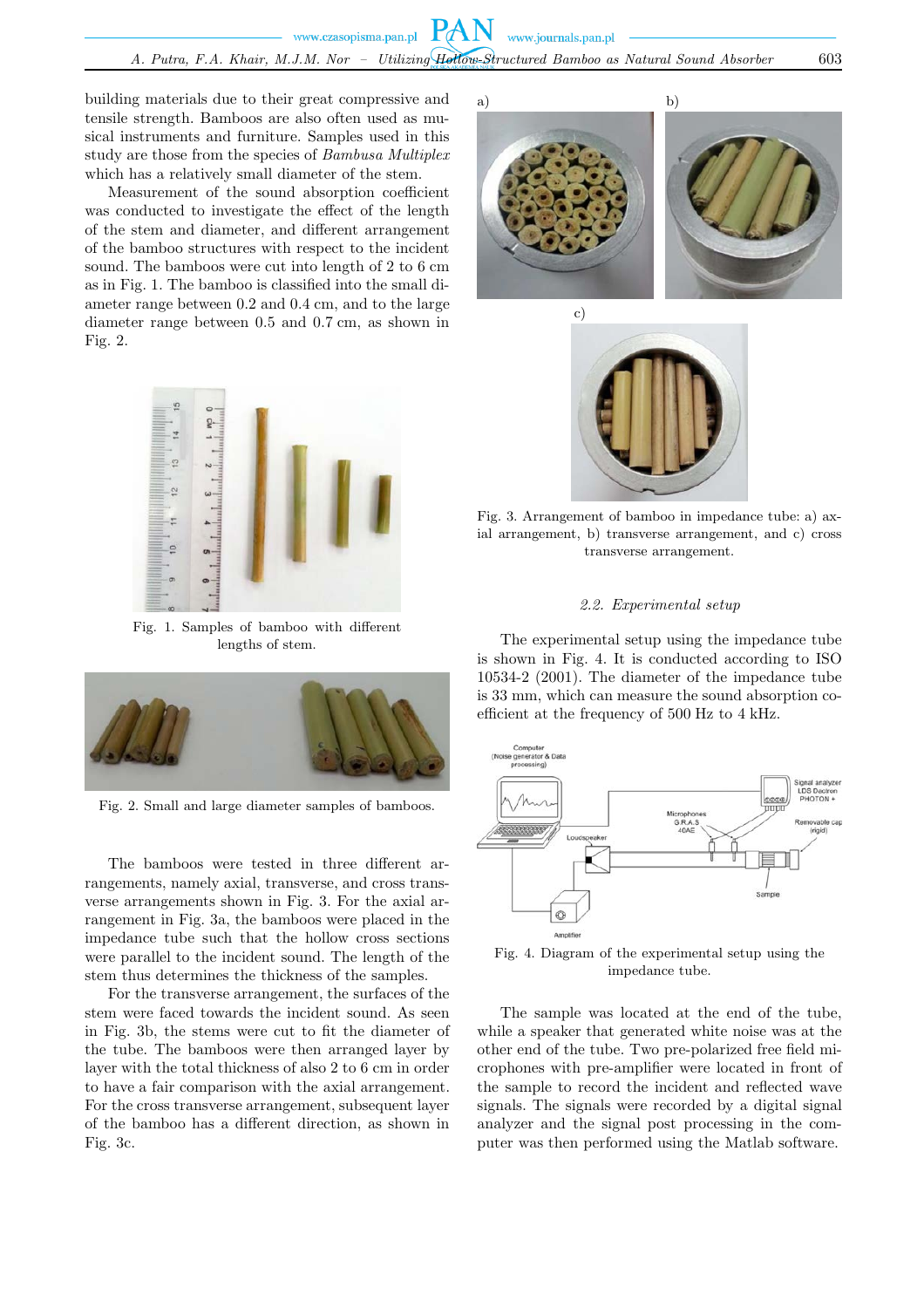#### 3. Result and discussion

#### *3.1. Axial arrangement*

## *3.1.1. Effect of diameter and length*

A sample of bamboos with two different ranges of diameter as in Subsec. 2.1 were tested in the impedance tube. Results of the absorption coefficient in Fig. 5 show that small diameter bamboos absorb more sound energy than those with a large diameter. With a small diameter, greater quantity of bamboo to fit in the impedance tube increases the absorption of sound energy. The absorption coefficient of 2 cm long bamboos can be seen to achieve 0.95 at 3.6 kHz, and that of 3 cm long bamboos is 0.99 at the lower frequency of 2.3 kHz. The results for mixed diameter samples can be seen to lie between those of the large and small diameter samples.



Fig. 5. Absorption coefficient of bamboo with diameter of stem for length 2 cm (thin line) and 3 cm (thick line) and diameter of:  $- -0.2$  to  $0.4$  cm,  $- -0.5$  to 1 cm and — mixed diameter.

Figure 6 clearly shows that as the length of the bamboo increases, the peak of absorption coefficient shifts to the lower frequency. The sound wave in the bamboo behaves like the wave in a circular tube. Each peak corresponds to the quarter of the acoustic wave-



Fig. 6. Absorption coefficient of bamboo with different stem lengths in the axial arrangement.

length. For example, the first peak at around 1.3– 1.4 kHz for the sample of the length of 6 cm corresponds to  $\frac{1}{4}\lambda = 6$  cm  $\rightarrow f_1 = c/\lambda = 343/(0.24)$  = 1429 Hz, where  $c$  is the speed of sound in the air, i.e. 343 m/s. The second frequency is at  $f_2 = 2f_1$ , which is the dip at 2.6 kHz, and the second peak appears again at  $f_2 = 3f_1$ .

## *3.1.2. Effect of air gap*

The results on the effect of an air gap behind the samples are plotted in Fig. 7 for different stem lengths of 2, 4, and 6 cm. As expected for similar arrangement for natural fiber, the air gap can be seen to lower the frequency of the absorption peak. Introduction of an air gap is useful for controlling the peak of absorption to the low frequency region without having to add the length of the stem. However, the frequency target for sound reduction must be ensured not to fall in the dip area where absorption coefficient is minimum.



Fig. 7. Absorption coefficient of bamboo in the axial arrangement for different air gaps: a) diagram of the arrangement, b)  $z = 1$  cm, and c)  $z = 2$  cm.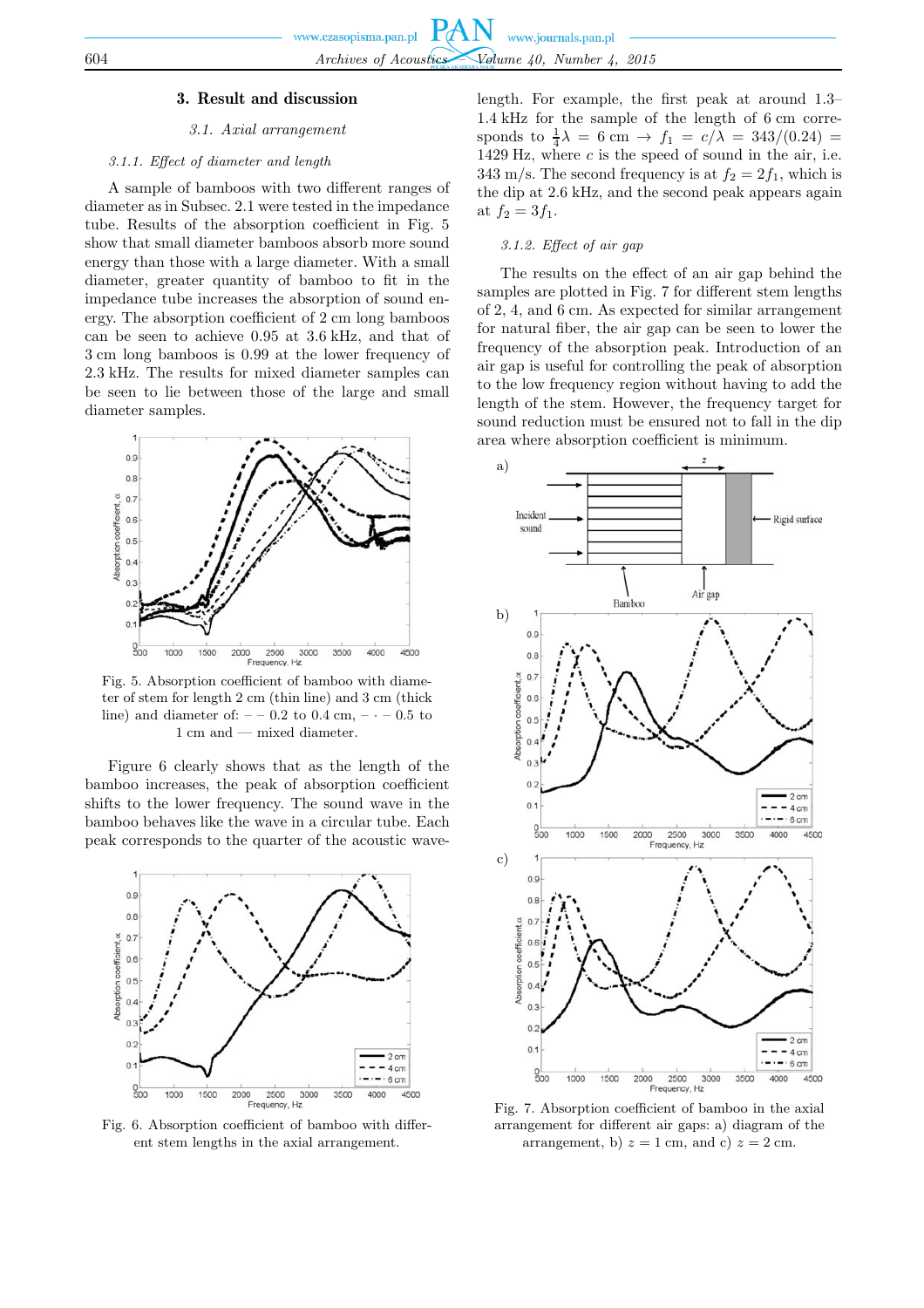## *3.1.3. Attachment of fabric*

The effect of the fabric cover on the acoustic properties of the bamboo samples is also studied. In this experiment the front and/or back surfaces of the samples were covered with non-woven fabric as shown in Fig. 8. The fabric used is known as felt with thickness of 0.2 cm and is commonly used for art works. The purpose of covering the bamboo with felt fabric is not only for artistic purpose, but also for protection, such as to block the way for insects.



Fig. 8. Front and back surfaces of the bamboo absorber covered with fabric.

Figures 9 and 10 show the comparison of absorption coefficient of bamboo with and without attach-



Fig. 9. Absorption coefficient of a small diameter of bamboo with attachment of a fabric for different stem lengths: a) 2 cm and b) 3 cm.



Fig. 10. Absorption coefficient of a large diameter of bamboo with attachment of a fabric for different stem lengths: a) 2 cm and b) 3 cm.

ment of fabric for small and large diameters of bamboo. For the fabric covering only the front surface, the absorption increases at low frequency below the peak frequency and thus improves the bandwidth of absorption  $(\alpha > 0.5)$ . By also covering the back surface, the peak frequency can also be seen to shift to lower frequency range. However, the absorption bandwidth is slightly changed as compared with that from the sample covered on the front surface only.

#### *3.2. Transverse arrangement*

#### *3.2.1. Effect of layer thickness and air gap*

In transverse arrangement, the sound penetrates between air gap of individual bamboo structures and between the edge of the stem and the impedance tube. Results in Fig. 11 show a similar trend of the absorption coefficient as for the axial arrangement in Fig. 6. The thicker the layer, the lower the peak frequencies of absorption. The quarter-wavelength phenomenon, however, does not apply anymore in this case. As compared to the same thickness in the axial arrangement, the peak frequency in this case is lower about 25%.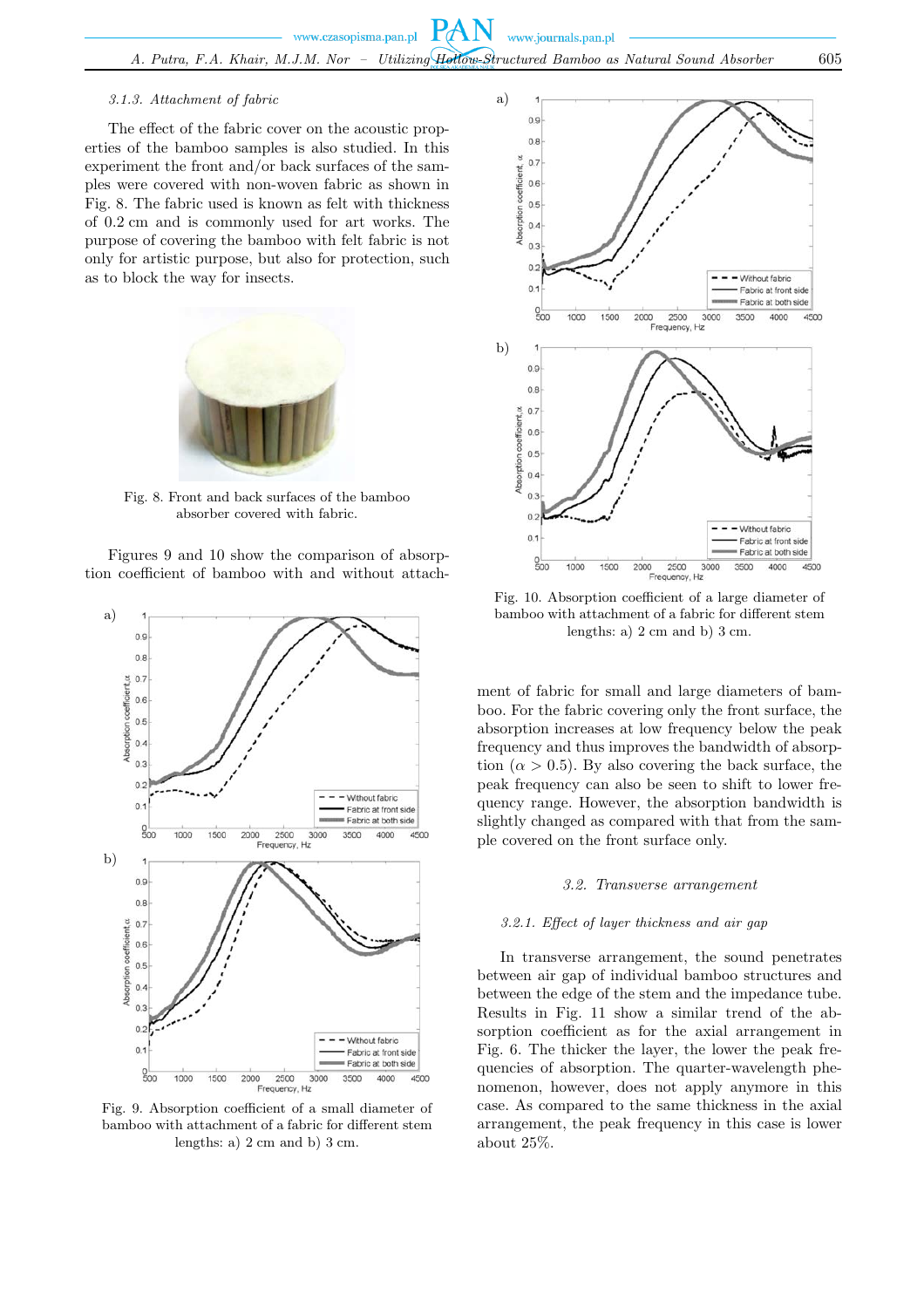

Fig. 11. Absorption coefficient of bamboo for different layer thicknesses in the transverse arrangement.

It can also be observed that for the same length as in the axial arrangement, the dips in the transverse arrangement have a greater level (above 0.5), especially above the second peak frequency. As the absorption peaks above this frequency range are also suppressed, the absorption coefficient is almost flat above 1.5 kHz at value of around 0.7.

For the transverse arrangement, the effect of air gap behind the sample is also tested. Figure 12 shows



Fig. 12. Comparison of absorption coefficient of bamboo in rigid backing (thin line) and with different air gaps (thick line): a) 1 cm and b) 2 cm.

the comparison of the absorption coefficient of bamboo with the layer thickness of 2 and 6 cm for different air gaps. Similar to the axial arrangement, the greater the air gap, the lower the peak frequency of absorption. However, in this case, the peak absorptions are greater and almost reach unity.

## *3.2.2. Attachment of fabric*

Figure 13 shows the result of bamboo sample in transverse arrangement with the fabric cover. The peak of absorption is slightly shifted towards the lower frequency as the fabric covers were added on the front and back surfaces of the samples. However, in this transverse arrangement, this does not give a significant effect on improving the acoustic performance of the bamboo.



Fig. 13. Absorption coefficient of bamboo in the transverse arrangement with attachment of a fabric for different layer thicknesses: a) 2 cm and b) 3 cm.

#### *3.3. Crossed-transverse arrangement*

A crossed-transverse arrangement is aimed at providing a more complex air path inside the sample to increase the absorption coefficient. Figure 14 shows that the results at the first resonant peak are similar to those of the normal transverse arrangement except the crossed-transverse arrangement produces a lower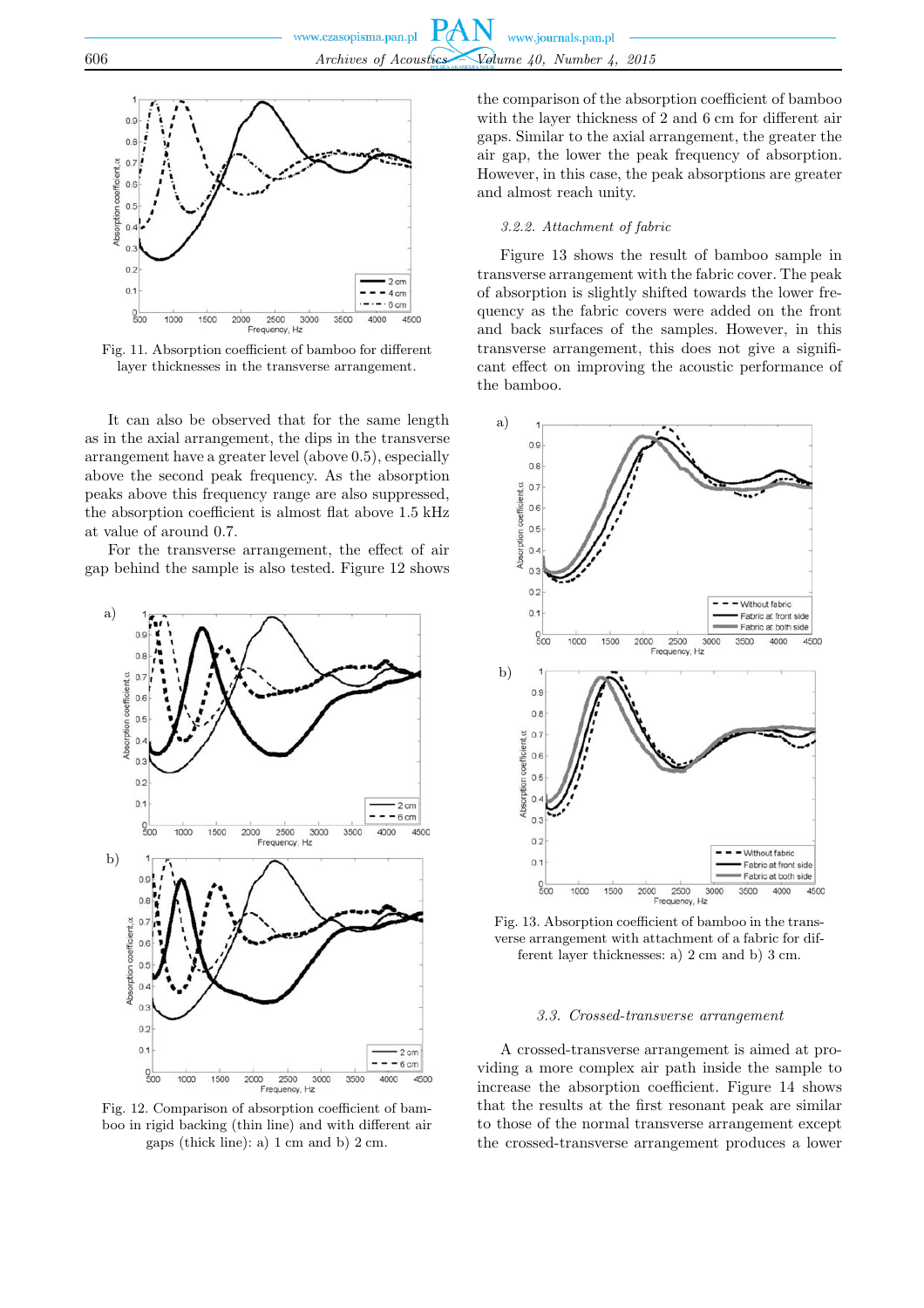

Fig. 14. Comparison of absorption coefficient of bamboo in the transverse and crossed-transverse arrangements for different layer thicknesses: a) 2 cm, b) 4 cm, and c) 6 cm.

dip. However, at the second resonant peak the crossed transverse shows a higher peak, especially as seen for 6 cm stem length in Fig. 14c.

The same phenomenon can also be seen for different air gaps in Fig. 15, where the second resonant peak and those above, which are suppressed in the transverse arrangement, now exist in the crossed-transverse arrangement. A complicated arrangement of bamboos is therefore preferable to increase the sound absorption.



Fig. 15. Comparison of absorption coefficients of bamboo in the transverse (thin line) and crossedtransverse arrangements (thick line) for different air gaps: a) 1 cm and b) 2 cm.

## 4. Conclusion

The experimental results of the normal incidence absorption coefficient of hollow-structured bamboo reveal that the non-fibrous structure can be an alternative sound absorbing material. For all arrangements of the bamboo inside the impedance tube, the absorption coefficient can reach above 0.8. For the axial arrangement, in particular, the mechanism of sound absorption follows the behaviour of waves inside a circular tube, where peaks of absorption appear at frequencies equivalent to the half-wavelength of the length of the stem.

For the transverse arrangement, the absorption peaks were suppressed above the second peak frequency, but the dips have a greater level of absorption as compared to those in the axial one, which provide almost a flat absorption coefficient of 0.7 above 1.5 kHz. In the crossed-transverse arrangement, these suppressed peaks can be recovered.

It is also found that by covering the front surface directly facing the incidence sound with fabric, the bandwidth of absorption is improved towards lower frequencies, for both axial and transverse arrangements. The absorption peak frequency can also be controlled